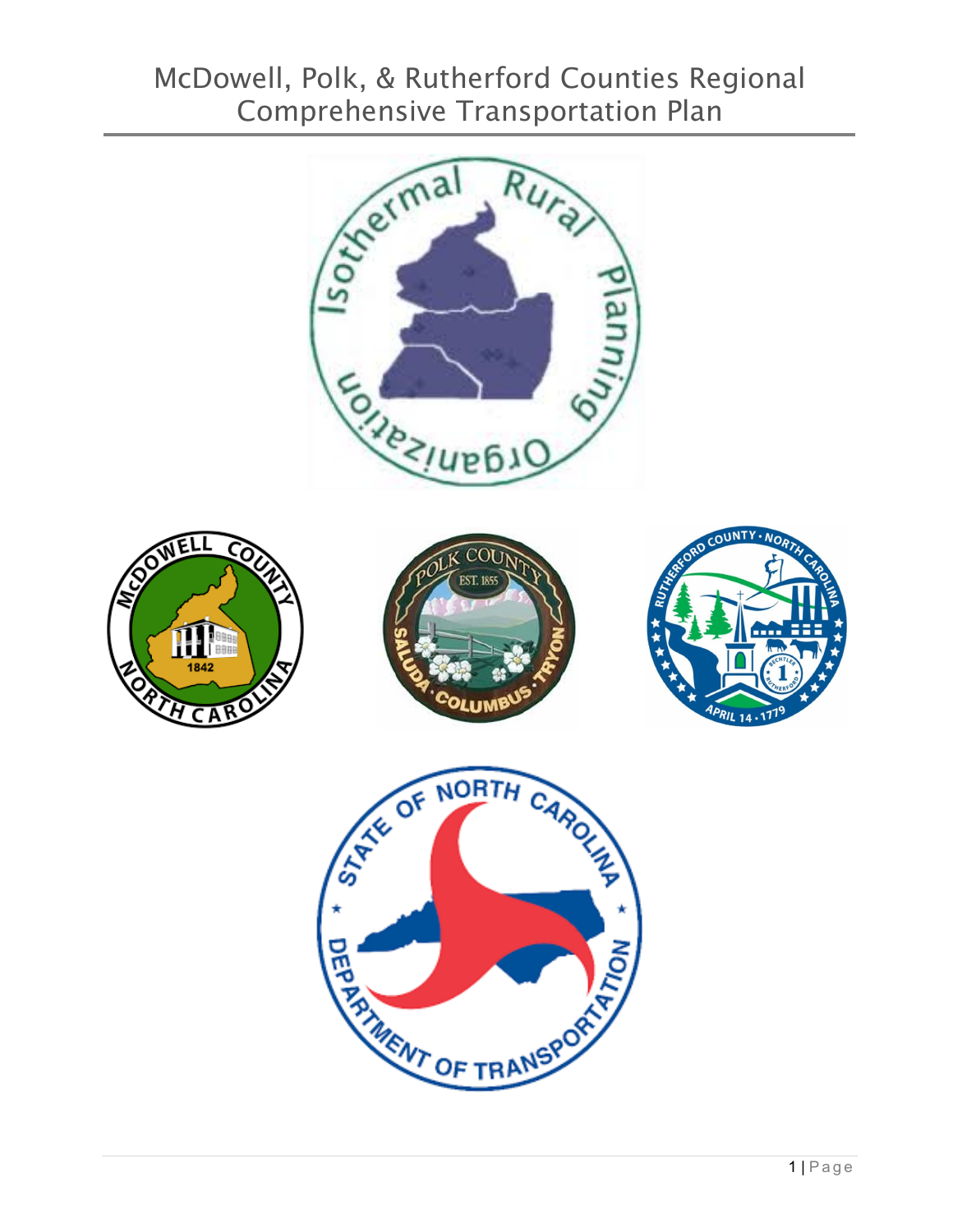## **CONTENTS**

|--|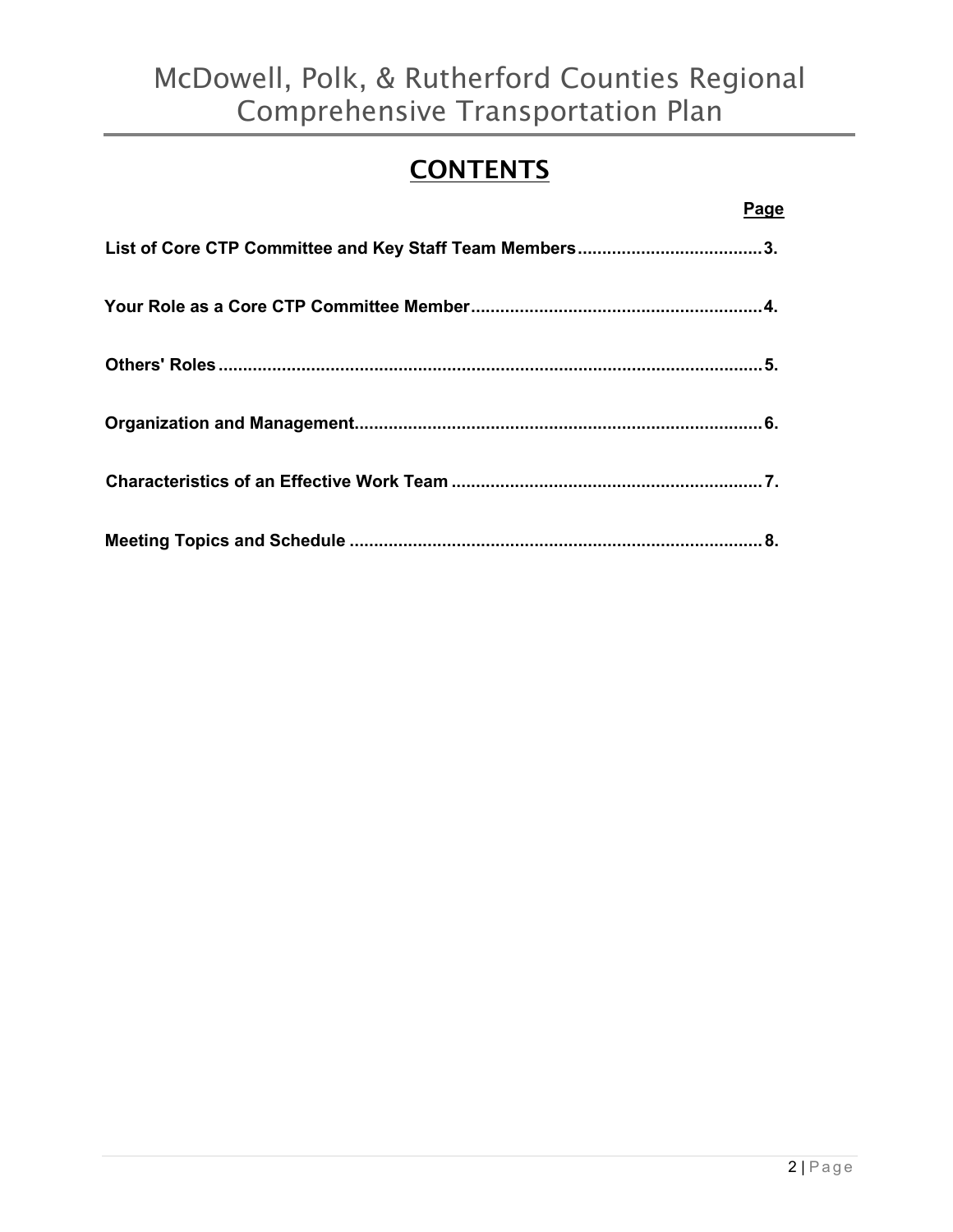## CORE COMMITTEE FOR THE COMPREHENSIVE TRANSPORTATION PLAN

| <b>CTP Core Committee Members &amp; Their Chosen Representatives</b> |                                                          |                                        |  |  |
|----------------------------------------------------------------------|----------------------------------------------------------|----------------------------------------|--|--|
| <b>Core Committee Member</b>                                         | <b>Core Committee</b><br><b>Member</b><br>Representative | <b>Email</b>                           |  |  |
| <b>McDowell County</b>                                               |                                                          |                                        |  |  |
| <b>McDowell County</b>                                               | Ron Harmon                                               | rharmon@mcdowellgov.com                |  |  |
|                                                                      | Ashley Wooten                                            | awooten@mcdowellgov.com                |  |  |
| <b>City of Marion</b>                                                | <b>Heather Cotton</b>                                    | Hcotton@marionnc.org                   |  |  |
|                                                                      | <b>Bob Boyette</b>                                       | bboyette@marionnc.org                  |  |  |
| <b>McDowell County Transit</b>                                       | <b>Randal Conley</b>                                     | Randall.Conley@mcdowellcountyncdss.org |  |  |
| Stakeholder(s)                                                       |                                                          |                                        |  |  |
| <b>Polk County</b>                                                   |                                                          |                                        |  |  |
| <b>Polk County</b>                                                   | Cathy Ruth                                               | planning@polknc.org                    |  |  |
|                                                                      | Marche Pittman                                           | mpittman@polknc.org                    |  |  |
| <b>City of Saluda</b>                                                | Jonathan Cannon                                          | citymanager@cityofsaluda.com           |  |  |
| <b>Town of Columbus</b>                                              | <b>Tim Barth</b>                                         | manager@columbusnc.com                 |  |  |
| <b>Town of Tryon</b>                                                 | <b>Tim Daniels</b>                                       | Planning@tryon-nc.com                  |  |  |
| Stakeholder(s)                                                       |                                                          |                                        |  |  |
| <b>Rutherford County</b>                                             |                                                          |                                        |  |  |
| <b>Rutherford County</b>                                             | <b>Danny Searcy</b>                                      | Danny.searcy@rutherfordcountync.gov    |  |  |
|                                                                      | <b>Aubrey Clay</b>                                       | Aubrey.clay@rutherfordcountync.gov     |  |  |
|                                                                      | <b>Kerry Giles</b>                                       | Kerry.giles@rutherfordcountync.gov     |  |  |
| <b>Town of Forest City</b>                                           | <b>Amy Bridges</b>                                       | amybridges@townofforestcity.com        |  |  |
|                                                                      | <b>Drew Harris</b>                                       | drewharris@townofforestcity.com        |  |  |
| <b>Town of Rutherfordton</b>                                         | Doug Barrick                                             | Dbarrick@rutherfordton.net             |  |  |
| <b>Town of Spindale</b>                                              | <b>Scott Webber</b>                                      | gswebber@spindalenc.net                |  |  |
|                                                                      | <b>Walker Harrison</b>                                   | wharrison@spindalenc.net               |  |  |
| <b>Town of Lake Lure</b>                                             | Shannon Baldwin                                          | townmgr@townoflakelure.com             |  |  |
| <b>Chimney Rock Village</b>                                          | <b>Barbara Meliski</b>                                   | barmel@bellsouth.net                   |  |  |
| Stakeholder(s)                                                       |                                                          |                                        |  |  |
| <b>Other Non-Voting Stakeholder(s)</b>                               |                                                          |                                        |  |  |
|                                                                      |                                                          |                                        |  |  |
|                                                                      |                                                          |                                        |  |  |
|                                                                      |                                                          |                                        |  |  |
| <b>NCDOT, Divisions</b>                                              |                                                          |                                        |  |  |
| <b>Division 13 DPE</b>                                               | Hannah Cook                                              | hjcook@ncdot.gov                       |  |  |
| <b>Division 14 DPE</b>                                               | <b>Steve Williams</b>                                    | siwilliams@ncdot.gov                   |  |  |
| <b>KEY STAFF TEAM</b>                                                |                                                          |                                        |  |  |
| <b>Karyl Fuller</b>                                                  | <b>Isothermal RPO</b>                                    | kfuller@regionc.org                    |  |  |
| <b>Dominique Boyd</b>                                                | NCDOT-TPD                                                | dlboyd1@ncdot.gov                      |  |  |
| <b>Andy Bailey</b>                                                   | NCDOT-TPD                                                | jabailey@ncdot.gov                     |  |  |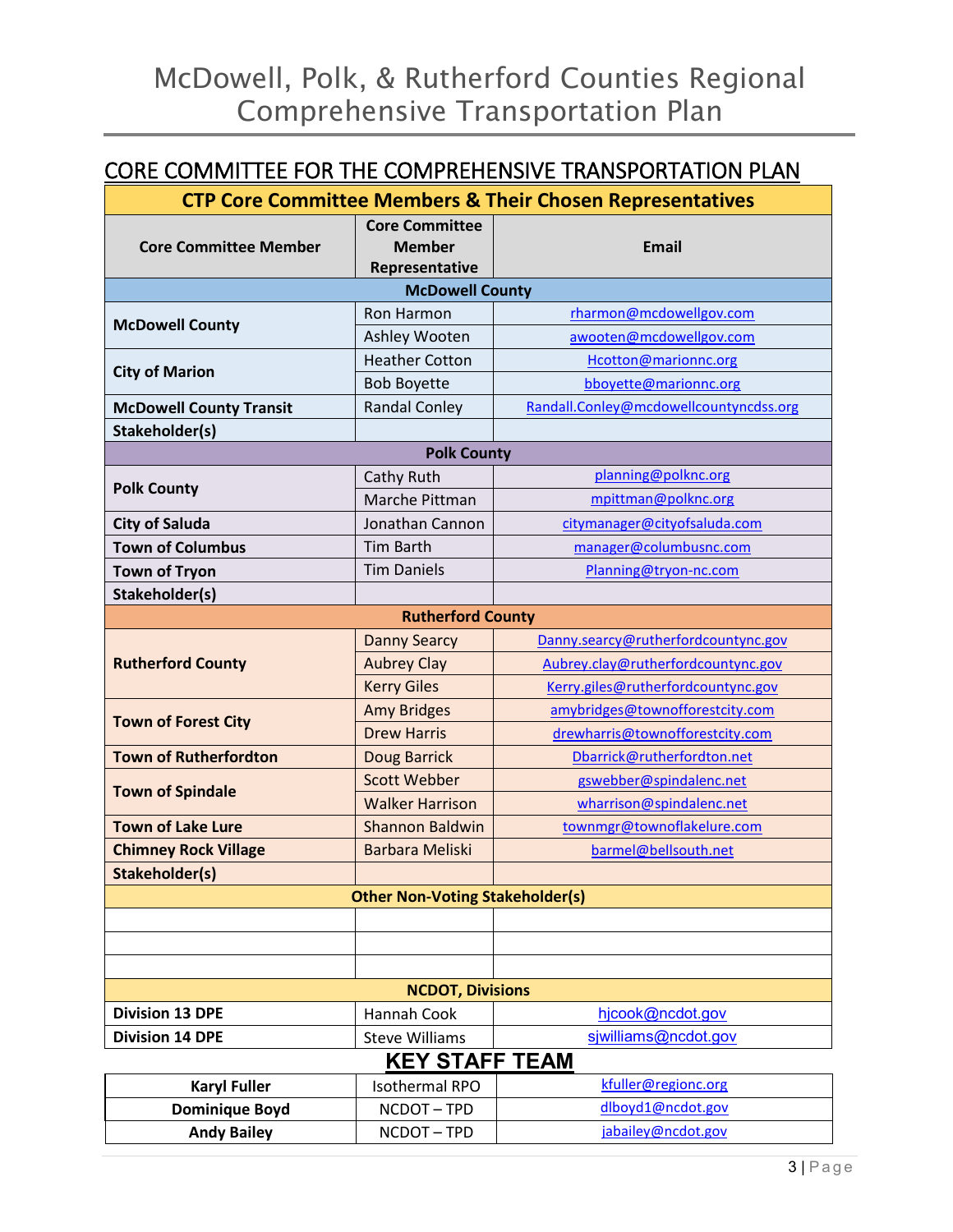## **YOUR ROLE AS A CTP COMMITTEE MEMBER**

Your role as a Steering Committee member is critically important to the success of the Comprehensive Transportation Plan (CTP):

#### o **UNIQUE PERSPECTIVE:**

You represent a unique local viewpoint from within the community; you know the area well—its people and its resources. You have a feeling for what types of policies and strategies may work and what types may not.

#### o **PLAN DEVELOPMENT:**

You should provide perspective and insight on information gathered as well as feedback on potential transportation improvements as they are developed. In doing so, you will play a critical part in shaping the future transportation network for decades to come. At the same time, you are not being asked to be a planner or writer; rather, you are to be a *sounding board for* the residents of the area.

#### o **NETWORKING AND RECRUITMENT:**

You know others in the area who have a keen interest in the way in which the area's future transportation needs should be managed. These others may include friends, neighbors, business associates, or others vitally interested in the future of the area. By inviting these individuals to participate in the planning process, you can help make sure that all important viewpoints are embodied in the plan.

#### o **PUBLIC MEETINGS FACILITATION AND SUPPORT:**

During the course of the project, you may be asked to help facilitate public meetings. Specific roles will be discussed and agreed upon before each meeting and may include greeting/signing people in, facilitating small groups, promoting discussion, summarizing meeting results, assisting with meeting room set up or take down, etc.

#### o **PLAN PRESENTATION AND RECOMMENDATION.**

At the conclusion of the planning process, you may be asked to participate in the presentation of the CTP to the County and municipalities for their consideration of adoption.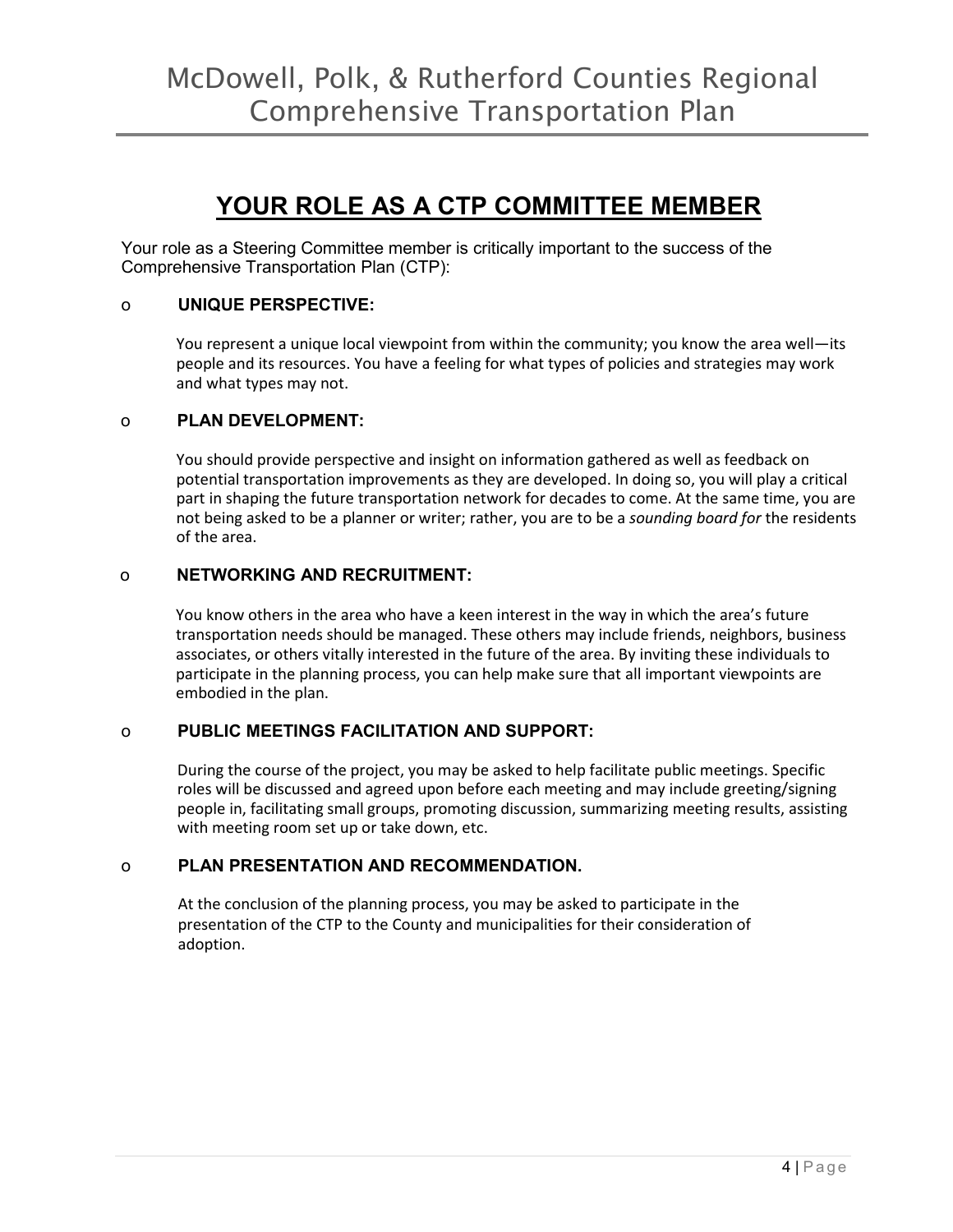# **OTHERS' ROLES**

#### **1. PLANNING BOARD(S):**

As the appointed board most involved in land use management issues, the Planning Boards may also be asked to join in the initial orientation meeting for the CTP. Later, the Planning Boards will also be invited to participate in the joint review session for the draft plan, to provide comments on the plan to the CTP Committee. The CTP Committee will then consider the comments of the Planning Boards during development of the final draft of the plan.

#### **2. RESOURCE ADVISORS (To the Full CTP Committee):**

Because there are so many interest groups and agencies involved in area issues, it will be important to proactively seek input from these various groups and agencies during the planning process. Representatives of stakeholder groups and agencies will be invited to participate as Resource Advisors for the Comprehensive Transportation Plan. Their perspectives and insights will be gathered through meetings and other communications. Examples of Resource Advisors may include local homebuilders, realtors, environmental groups, transportation officials, utilities providers, and local government officials from nearby jurisdictions.

#### **3. RESIDENT ADVISORS:**

In addition to involved agencies and organized groups, the Comprehensive Transportation Plan will also need to include the views of area residents who have a vital interest in the area but who may not be part of an organized group. Any individual can be a Resident Advisor to the plan simply by attending the scheduled public meetings for the plan. Resident Advisors may be recruited to attend these meetings, in part, by members of the CTP Committee. This active recruitment is designed to involve a broad cross section of area residents in formulating the plan.

#### **4. KEY STAFF TEAM:**

#### Isothermal RPO

**Karyl Fuller,** Isothermal RPO's Regional Planner, will serve as the staff person charged with coordinating administrative support for the Comprehensive Transportation Plan; assembling and creating data in support of the CTP; working with committee members for the mechanics of meeting arrangements, such as securing meeting places, maintaining mailing lists, and distributing draft reports, notices, agendas, etc.

#### NCDOT

**Dominique Boyd,** Engineer with NCDOT- Transportation Planning Division, working closely with Isothermal RPO Staff**,** will be responsible for guiding the Steering Committee through the CTP process, data gathering, technical analysis of the overall transportation system, and for facilitating the meetings of the **Steering Committee** and the general public during plan preparation. Mr. Boyd will also be responsible for producing the preliminary and final drafts of the CTP maps and CTP report. will suggest meeting agendas for consideration by the Committee and, with the **Committee Chair,** will help keep discussions focused and moving forward. Near the end of the planning process Mr. Boyd wl also assist the Core CTP Committee in reviewing the preliminary draft of the Plan with the Municipalities, Counties and the NWPRPO **Planning Boards.**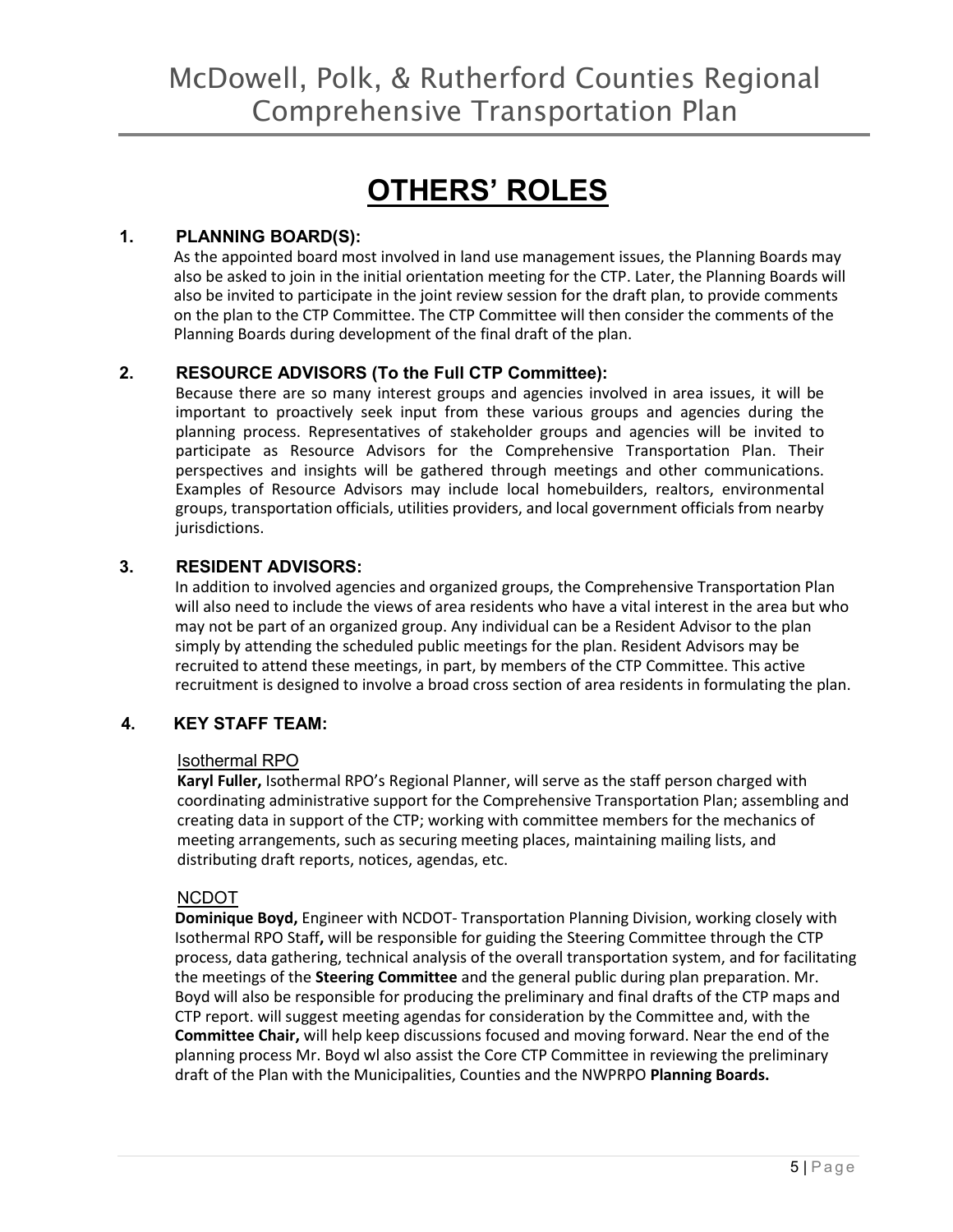## **McDowell, Polk, & Rutherford Counties Regional Comprehensive Transportation Plan Organization and Management**



**Elected Officials provide direction to Core CTP Committee, early in the process as well as during review of draft plan; near the end of the planning process, they also hold a formal public hearing to consider adoption of the plan.**

**Core CTP Committee guides preparation of the Strategic Growth Plan and recommends plan to Elected Officials.**

**Planning Board provides input on draft plan to Core CTP Committee.**

**Citizen Advisors and Resource Advisors (To the Full CTP Committee) provide input and perspective at organized public input meetings, as well as by letter, phone contact, etc.**

**Key Staff/NCDOT provides technical and administrative assistance, organizes public involvement process and prepares draft and final plan.**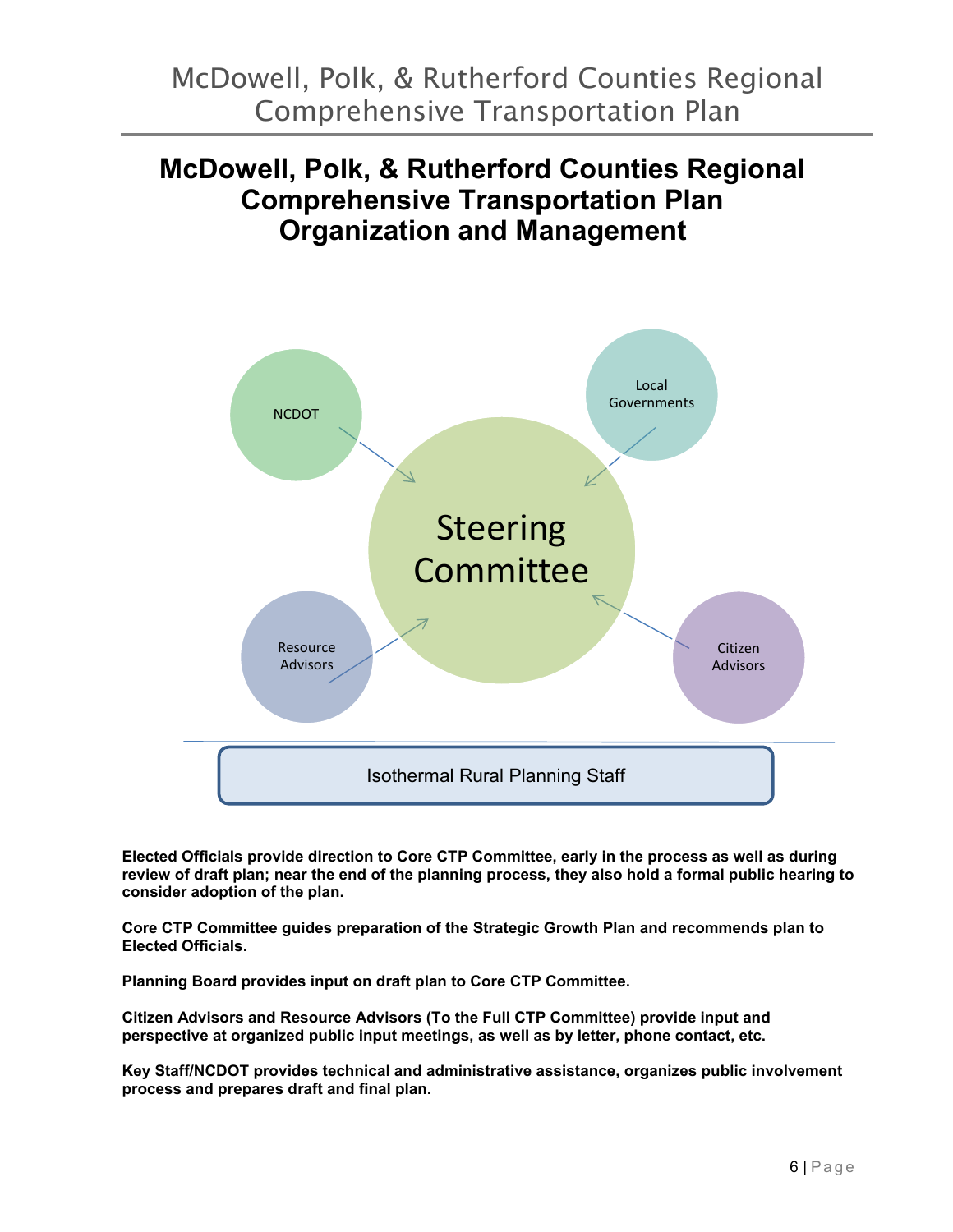## McDowell, Polk, & Rutherford Counties Regional Comprehensive Transportation Plan

## **Characteristics Of An Effective Work Team**

(McGregor, 1960)

- 1. The atmosphere is informal.
- 2. Everyone participates.
- 3. The objective of the group is well understood.
- 4. Every idea is given a hearing.
- 5. There is disagreement.
- 6. There is no "tyranny of the minority".
- 7. Sometimes there are basic disagreements, which cannot be resolved (immediately).
- 8. People are free in expressing their feelings as well as their ideas.
- 9. When action is taken, clear assignments are made and accepted.
- 10. The chairman of the group does not dominate it; the leadership can shift.
- 11. The group is self-conscious about its own operations.